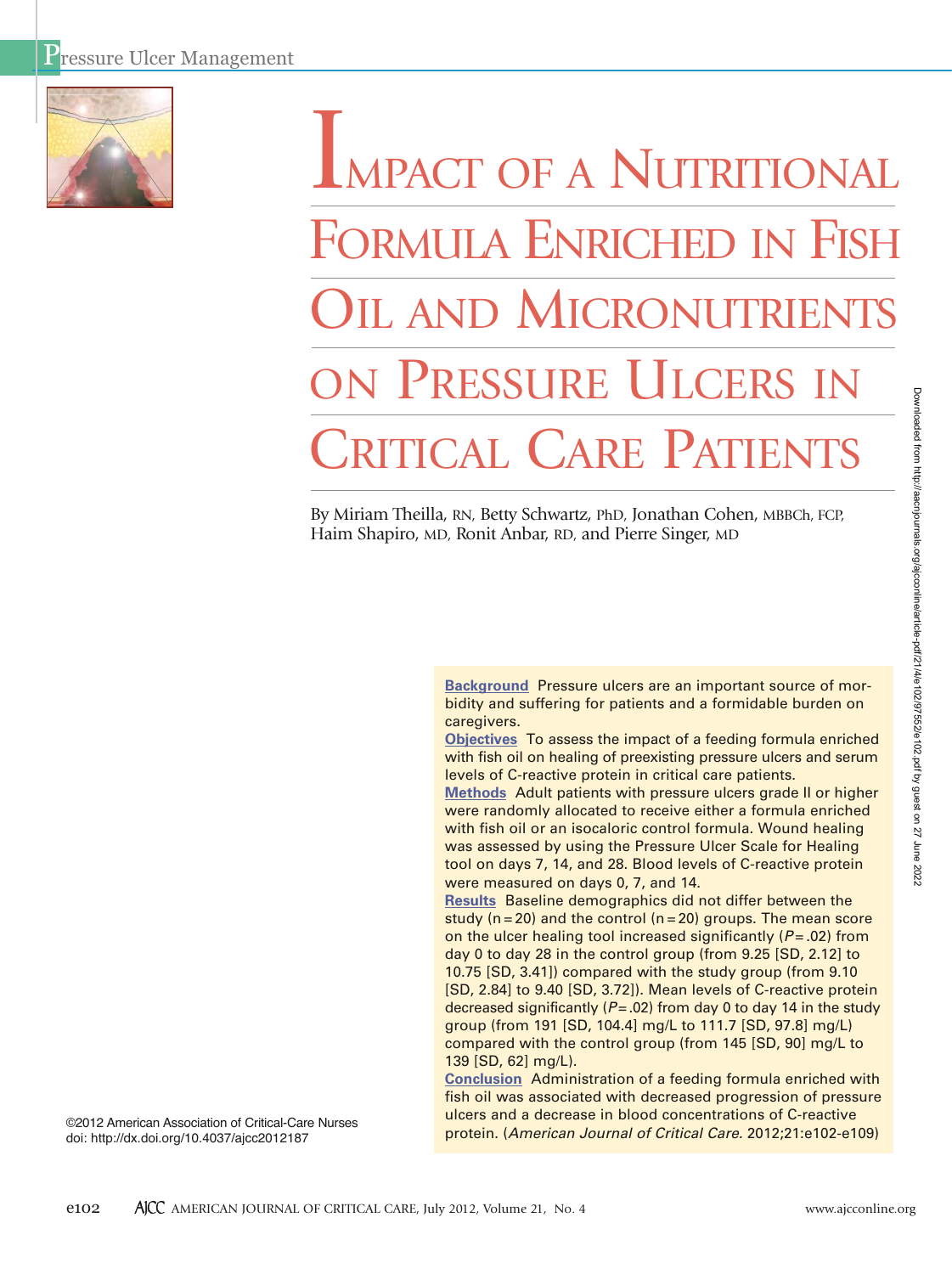pressure ulcer (decubitus ulcer or bed sore) is an area of localized damage to the skin and underlying tissue caused by pressure, shear, friction forces, or a combination of these. The lesions are a marked source of morbid skin and underlying tissue caused by pressure, shear, friction forces, or a combination of these. The lesions are a marked source of morbidity and suffering for patients and a formidable burden on caregivers.1-3 The prevalence of pressure ulcers varies widely, depending on both patient factors (eg, age, physical impairby compression between a bony prominence and an external surface.1,2 Ongoing mechanical pressure, which reduces cutaneous perfusion, and friction or shear forces act in concert to promote tissue breakdown and necrosis of muscle, subcutaneous tissue, dermis, and epidermis, with the consequent formation of pressure ulcers. These mechanical factors, as well as systemic factors, may impair wound healing, thereby contributing to the persistence of pressure ulcers.<sup>2</sup>

Intensive care unit (ICU) patients are particularly predisposed to pressure ulcers because of several risk factors, including infusions of norepinephrine, scores greater than 13 on the Acute Physiology and Chronic Health Evaluation II, frequent fecal incontinence, anemia, and prolonged ICU stay. In addition, immobility, disturbed sensory perception,<sup>4</sup> and malnutrition, which hampers immune function and wound healing, also increase the risk for pressure ulcers.<sup>4,5</sup>

In a recent study<sup>6</sup> in patients with acute lung injury, those who received an enteral nutritional formula enriched with fish oil containing ω-3 light-chain polyunsaturated fatty acids (PUFAs) and micronutrients had greater improvement in oxygenation than did those who received an isocaloric control formula. The improvement in pulmonary function was attributed to the established anti-inflammatory property

#### **About the Authors**

**Miriam Theilla** is a senior nurse, General Intensive Care Department, Rabin Medical Center, Campus Beilinson, Petah Tikva, Israel, and nutrition nurse in charge, Institute for Nutrition Research, Rabin Medical Center, Petah Tikva, Israel. **Betty Schwartz** is the head of the faculty of nutrition and **Robert H. Smith** is a member of the faculty of agriculture, food, and environment, Hebrew University of Jerusalem, Israel. **Jonathan Cohen** is the associate director, General Intensive Care Department, Rabin Medical Center, Campus Beilinson, and senior lecturer at Tel Aviv University, Israel. **Haim Shapiro** is a researcher at the Institute for Nutrition Research, Rabin Medical Center, and **Ronit Anbar** is deputy of nutrition services, Rabin Medical Center, Campus Beilinson. **Pierre Singer** is the director, General Intensive Care Department, Rabin Medical Center, Campus Beilinson, and a professor of critical care, Tel Aviv University and Institute for Nutrition Research, Rabin Medical Center.

**Corresponding author:** Prof Pierre Singer, Dept General Intensive Care and Institute of Nutrition Research, Rabin Medical Center, Beilinson Campus, Petah Tikva 49100, Israel (e-mail: psinger@clalit.org.il).

of the ω-3 light-chain PUFAs and micronutrients. Furthermore, the incidence of new pressure ulcers was significantly reduced by use of the specialized formula.7 This important finding led us to speculate that this formula might also aid in the healing of

new pressure ulcers in the general ICU population. We hypothesized that attenuation of inflammation by the formula would help maintain the immune processes involved in wound healing.

The objective of this clinical trial was to assess the effect in ICU patients of a formula enriched in eicosapentaenoic acid and micronutrients on the healing of existing pressure ulcers and on acute inflammation as indicated by serum levels of C-reactive protein (CRP).<sup>8</sup>

#### **Methods Patients**

This interventional, controlled, randomized study was conducted in a 12-bed general ICU of the Rabin Medical Center, Petah Tikva, Israel, a tertiary care, university-affiliated hospital. The sample consisted of all adult patients admitted to the ICU who were expected to require nutritional support for at least 5 days and who had evidence of grade II or higher pressure ulcers (ie, damage of the epidermis extending at least into the dermis), according to the classification of the National Pressure Ulcer Advisory Panel,<sup>1</sup> that were present either at the time of admission to the ICU or developed during the ICU stay. Exclusion criteria included conditions associated with markedly impaired immunity and/or wound healing, such as AIDS, autoimmune disorders, and treatment with immunosuppressive medications. The study design

formula with

properties improved

oxygenation in patients with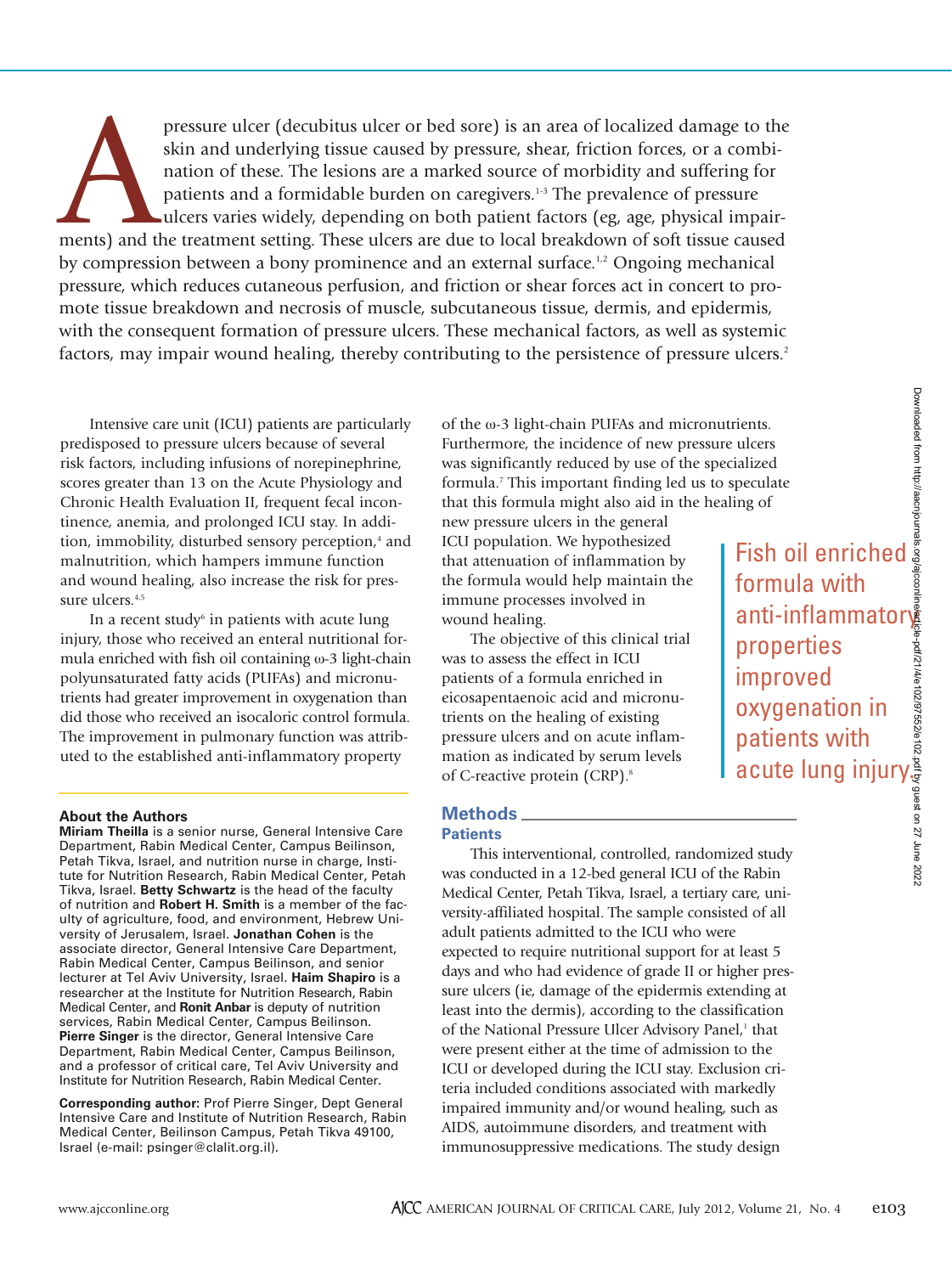#### **Table 1**

#### **Composition of selected nutrients in 100 mL of the control and study formulas**

| <b>Nutrient</b>            | <b>Control formulas</b> |                                | <b>Study formulas</b>       |                    |
|----------------------------|-------------------------|--------------------------------|-----------------------------|--------------------|
|                            | <b>Enterala</b>         | <b>Parenteral</b> <sup>b</sup> | <b>Enteral</b> <sup>c</sup> | <b>Parenterald</b> |
| Carbohydrates, q           | 15.4                    | 14.1                           | 10.5                        | 14.1               |
| Fat, g                     | 3.5                     | 4.0                            | 9.4                         | 4.0                |
| Protein, g                 | 4.4                     | 3.4                            | 6.2                         | 3.4                |
| Eicosapentaenoic acid, g   | $\mathbf{0}$            | $\mathbf{0}$                   | 0.46                        | 0.125-0.282        |
| Docosahexaenoic acid, g    | $\mathbf{0}$            | $\mathbf{0}$                   | $\mathbf{0}$                | 0.144-0.309        |
| $\gamma$ -Linoleic acid, g | $\mathbf{0}$            | $\mathbf{0}$                   | 0.4                         | $\mathbf{0}$       |
| Vitamin C, mg              | 15.7-22.5               | 125                            | 850                         | 125                |
| Vitamin E, IU              | $2.3 - 3.4$             | 1.12                           | 32.0                        | 1.12               |
| Vitamin A, IU              | 375.9                   | 350.0                          | 667.8 <sup>e</sup>          | 350.0              |
| Copper, mg/L               | $1 - 1.5$               | 0.4                            | 2.2                         | 0.4                |
| Manganese, mg/L            | $2.6 - 3.7$             | 0.1                            | 5.3                         | 0.1                |
| Zinc, mg/L                 | 16.8                    | $\mathbf{1}$                   | 23.9                        | 1                  |

a Jevity (Abbott Nutrition, Columbus, Ohio).

b OliClinomel N6-990 E (Baxter Healthcare Ltd, Maurepas, France).

c Oxepa (Abbott Nutrition, Columbus, Ohio). d OliClinomel N6-990 E (Baxter Healthcare Ltd, Maurepas, France) and Omegaven (Fresenius Kabi, Bad Homburg, Germany).

e Supplied by 5 mg of beta carotene.

was approved by the appropriate institutional internal review board, and informed consent was obtained from all patients before their enrollment.

# **Study Treatments**

Eligible patients were randomly allocated to 2 groups according to a computer-generated random list: the study group, which received an enteral nutritional formula enriched in fish oil and antioxidants (Oxepa, Abbott Nutrition, Columbus, Ohio) and the control group, which received an isonitrogenous nutritional formula (Jevity, Abbott Nutrition). Patients who could not tolerate enteral nutrition

# Patients with grade II or higher pressure ulcers were enrolled.

(as indicated by a gastric residual volume >500 mL) received parenteral nutrition in the form of OliClinomel N6-900 (Baxter Healthcare Ltd, Maurepas, France). Patients in the study group who required parenteral nutrition also received Omegaven (Fresenius

Kabi AG, Bad Homburg, Germany) as the source of fish oil. Table 1 gives the macronutrient and micronutrient composition of the various formulas. Treatment allocation was concealed from the study statistician but not from ICU staff, patients, or the assessor of ulcer severity.

The quantity of nutritional formula prescribed was determined on the basis of the nonfasting

resting energy expenditure, as measured by indirect calorimetry (Deltatrac II, Datex-Ohmeda, Helsinki, Finland). Resting energy expenditure was assessed every 7 days, and the calorie prescription was adjusted as needed. Assessment of gastric residual volume and the consequent adjustment of nutritional support were performed according to established ICU protocols. Glucose levels were monitored every hour, and, when necessary, patients received a continuous infusion of insulin; the goal was to maintain the glucose level between 60 and 150 mg/dL (to convert to millimoles per liter, multiply by 0.0555). All other aspects of patient management were determined by each patient's attending physician. Treatment regimens for grade II pressure ulcers for all patients consisted of hydrogel dressings (Granuflex, ConvaTec Ltd, Ickenham, United Kingdom) when secretions were minimal, alginates (Kaltostat, ConvaTec Inc, Skillman, New Jersey, or SeaSorb, Coloplast, Minneapolis, Minnesota) when secretions were moderate, and specialty absorptives (Kaltostat, ConvaTec Inc, Skillman, New Jersey) when secretions were excessive. Treatment regimens for grade III pressure ulcers consisted of composite dressings (TenderWet, Paul Hartmann AG, Heidenheim, Germany).

### **Outcomes and Data Collection**

Effectiveness of treatment was defined as the degree of progression of existing pressure ulcers.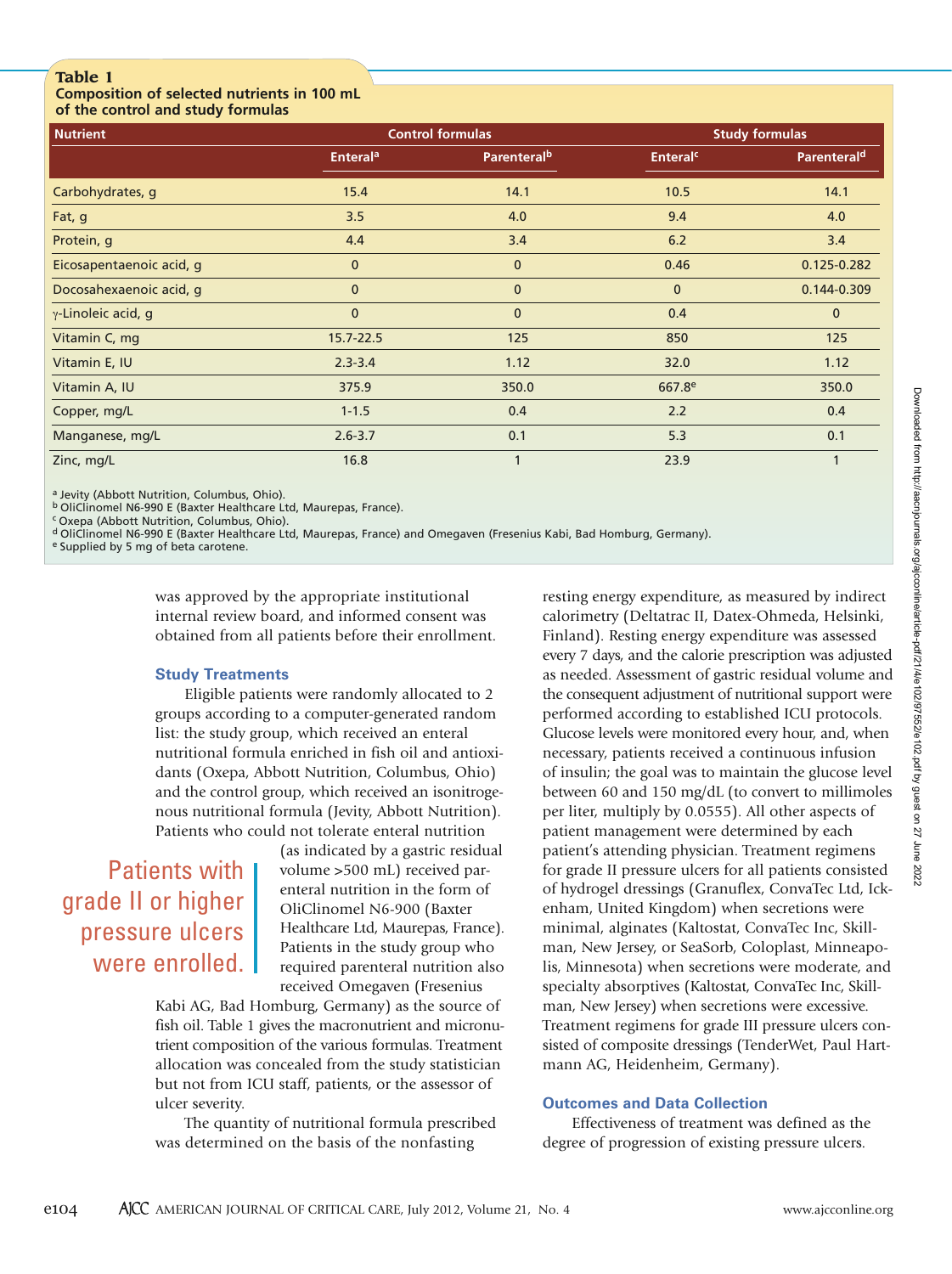The following data were collected for all patients at the time of admission to the ICU: sex, age, body mass index (calculated as weight in kilograms divided by height in meters squared), primary diagnosis (surgical, medical, or trauma), and score on the Acute Physiology and Chronic Health Evaluation (APACHE) II. The amount of enteral formula, kilocalories, protein, and PUFAs delivered and energy balance (calories delivered daily minus resting energy expenditure measured weekly) were recorded on a daily basis. CRP concentrations were recorded weekly. CRP was assayed by using an Olympus 2700 Analyzer and a particle-enhanced immunoturbidimetric method with latex particles coated with monoclonal antibodies to CRP. The day-to-day variation for the measurement is 3.04% at 14.1 mg/L, 2.51% at 27.7 mg/L, and 1.18% at 0.83 mg/L (multiply by 9.524 to convert to nanomoles per liter). The test is linear within a concentration range of 0.08 to 80 mg/L, and the reference interval is less than 5 mg/L.

The severity of pressure ulcers at baseline (day 0), and the response to treatment (on days 7, 14, and 28) were assessed by using the Pressure Ulcer Scale for Healing (PUSH) tool.<sup>9</sup> With this noninvasive diagnostic tool, severity scores range from 0 (healed) to 17 (worst possible score). The score is a summation of 3 parameters, each of which is graded according to increments in severity: surface area, which is measured with a ruler designed for this purpose (0-10 points); amount of exudate (0-3 points: none, light, moderate, or heavy); and tissue type (0-4: closed, epithelial tissue, granulation tissue, sloughing, or necrotic tissue). The changes in the direction and magnitude of the score over time provide a validated indication of whether or not the wound is healing. The PUSH score was obtained by a single investigator (M.T.) in all patients. When a patients had more than 1 pressure ulcer, only the largest ulcer with the most exudation was assessed in the study.

#### **Data Analysis**

On the basis of the study of Makhsous et al,<sup>10</sup> the standard deviation of the change in the PUSH score can be estimated at 1.8. The difference in mean improvement between the groups in their study<sup>10</sup> was also 1.8. In our study, a sample size of 40 was deemed sufficient to detect such a difference with a power of approximately 85%. Differences in baseline data and patient characteristics were assessed by using Wilcoxon and independent *t* tests for nonparametric and parametric variables, respectively. The changes in the severity of pressure ulcers to treatment

## **Table 2**

#### **Characteristics of patients in the study**

| <b>Characteristic<sup>a</sup></b>       | Control group | <b>Intervention</b><br>group |
|-----------------------------------------|---------------|------------------------------|
| No. of patients                         | 20            | 20                           |
| Age, mean (SD), y                       | 53.1 (19.3)   | 49.3 (20.7)                  |
| Sex, male/female                        | 13/7          | 14/6                         |
| Body mass index, <sup>b</sup> mean (SD) | 32.1(9.9)     | 28.3(4.8)                    |
| Hours in intensive care unit, mean (SD) | 507.0 (217.8) | 627.2 (340.9)                |
| APACHE II score, mean (SD)              | 25.7(7.0)     | 23.0(6.7)                    |
| Diagnostic category                     |               |                              |
| Medical                                 | 9             | 5                            |
| Trauma                                  | 8             | 11                           |
| Surgery                                 | 3             | 4                            |

Abbreviation: APACHE, Acute Physiology and Chronic Health Evaluation.

<sup>a</sup> No significant differences were noted between the 2 groups for any characteristic. b Calculated as the weight in kilograms divided by the height in meters squared.

were analyzed by using repeated-measures analysis of variance. Data were analyzed by using SPSS 17 for Windows (IBM SPSS, Armonk, New York). Results were considered significant at *P* < .05.

### **Results**

#### **Characteristics of the Sample**

A total of 40 patients, 20 in each treatment arm, were enrolled in the study. All patients completed at least 7 days of enteral or parenteral nutrition therapy and were therefore eligible for the intention-to-

treat analysis. A total of 2 patients in the control group and 1 patient in the study group had a visible pressure ulcer at the time of admission to the ICU; in the remaining patients ulcers developed after a mean of 6.7 days (SD, 2.1) in the control group and 6.1 days (SD, 2.0) in the study group. These differences were not significant (*P* = .07). Patients in the 2 groups did

The treatment group had greater decreases in C-reactive protein levels.

not differ significantly in age, body mass index, proportion of men and women, diagnostic category, or scores on the APACHE II (Table 2). In each group, 5 patients had preexisting type 2 diabetes mellitus.

#### **Study Treatments**

Nutritional data are summarized and presented in Figure 1. Mean energy requirements (as reflected by resting energy expenditure) and daily kilocalorie intake did not differ significantly between the 2 groups (*P*=.37). The number of patients who received enteral nutrition or parenteral nutrition in each group and the duration of nutritional support are depicted in Figure 1. The contribution to the energy load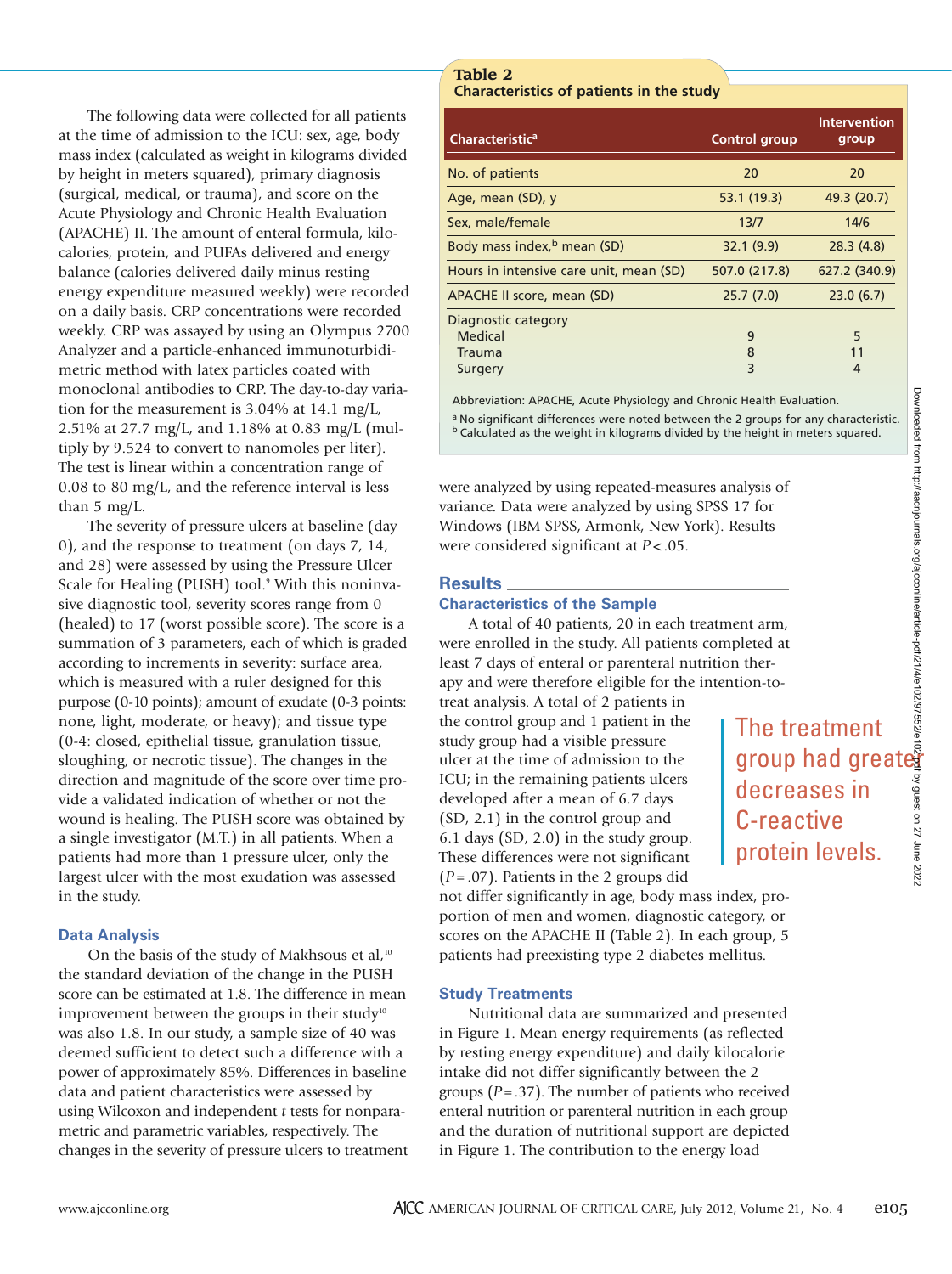





**Figure 2** The amount of protein and added fatty acids (eicosapentaenoic acid [EPA], docosahexaenoic acid [DHA], and γ-linoleic acid [GLA]) administered to patients in the 2 treatment groups. The amounts of all 3 fatty acids (but not the amounts of protein) differed significantly  $(P < .001)$  between control and study groups.

from added protein and fatty acids is shown in Figure 2. Protein intake did not differ significantly between the 2 groups.

#### **Outcome Data**

On enrollment, the severity of pressure ulcers did not differ significantly  $(P = .02)$  between the control group (mean score, 9.25; SD, 2.12) and the study group (mean score, 9.10; SD, 2.84; Table 3). The grade of the pressure ulcers at enrollment also did not differ significantly  $(P = .02)$  between the control group (grade II in 13 patients and grade III in 7 patients) and the study group (grade II in 14 patients and grade III in 6 patients) During the

study, the severity of pressure ulcers, as indicated by the PUSH score, increased significantly for the control group  $(P = .02)$  but not for the study group. Decreases in CRP concentrations (Table 4) were significantly greater in the study group than in the control group  $(P=.02)$ .

#### **Discussion**

In this study, ICU patients who received nutritional support enriched with fish oil (eicosapentaenoic acid) and micronutrients had significantly less progression of existing pressure ulcers than did patients who received an isonitrogenous, nutrientsufficient formula. In addition, decreases in CRP concentrations were greater in the study group than in the control group.

Wound healing refers to the complex and dynamic process of restoring cellular structures and tissue layers after injury and/or infection. The wound healing process in humans can be divided into 3 phases: inflammatory, proliferative, and remodeling.11 The role of the initial inflammatory phase is isolation and removal of the injurious or infectious agent and removal of cellular debris (endogenous debridement) before tissue reconstruction. The reparative stages (ie, the proliferative and remodeling phases), involve a shift in the predominant cellular activity from phagocyte-mediated inflammation and catabolism to epithelial and mesenchymal anabolic processes. In the proliferative phase, fibroblasts, smooth muscle cells, and endothelial cells infiltrate the wound as epithelial cells begin to cover the site of injury. Finally, the collagen matrix continually undergoes reabsorption and deposition to remodel and strengthen the wound, constituting the remodeling phase of healing.12,13

Thus, healing of significant wounds is a metabolically demanding process, requiring considerable quantities of calories and amino acids.1,5,14 Continuous administration of calories and protein is also important for appropriate wound healing in acute illness.15 In our study, both groups of patients received similar and adequate amounts of protein and calories to support wound healing. Nevertheless, the effect on pressure ulcers occurred solely in patients who received the nutritional formula enriched with eicosapentaenoic acid and micronutrients. We did not assess the specific contribution of the multivitamins and minerals. Interestingly, we previously showed that the use of the same nutritional formula in critically ill patients with acute respiratory distress syndrome did not result in higher serum levels of vitamins.7

Although the inflammatory phase is an essential physiological response,<sup>16</sup> excessive release of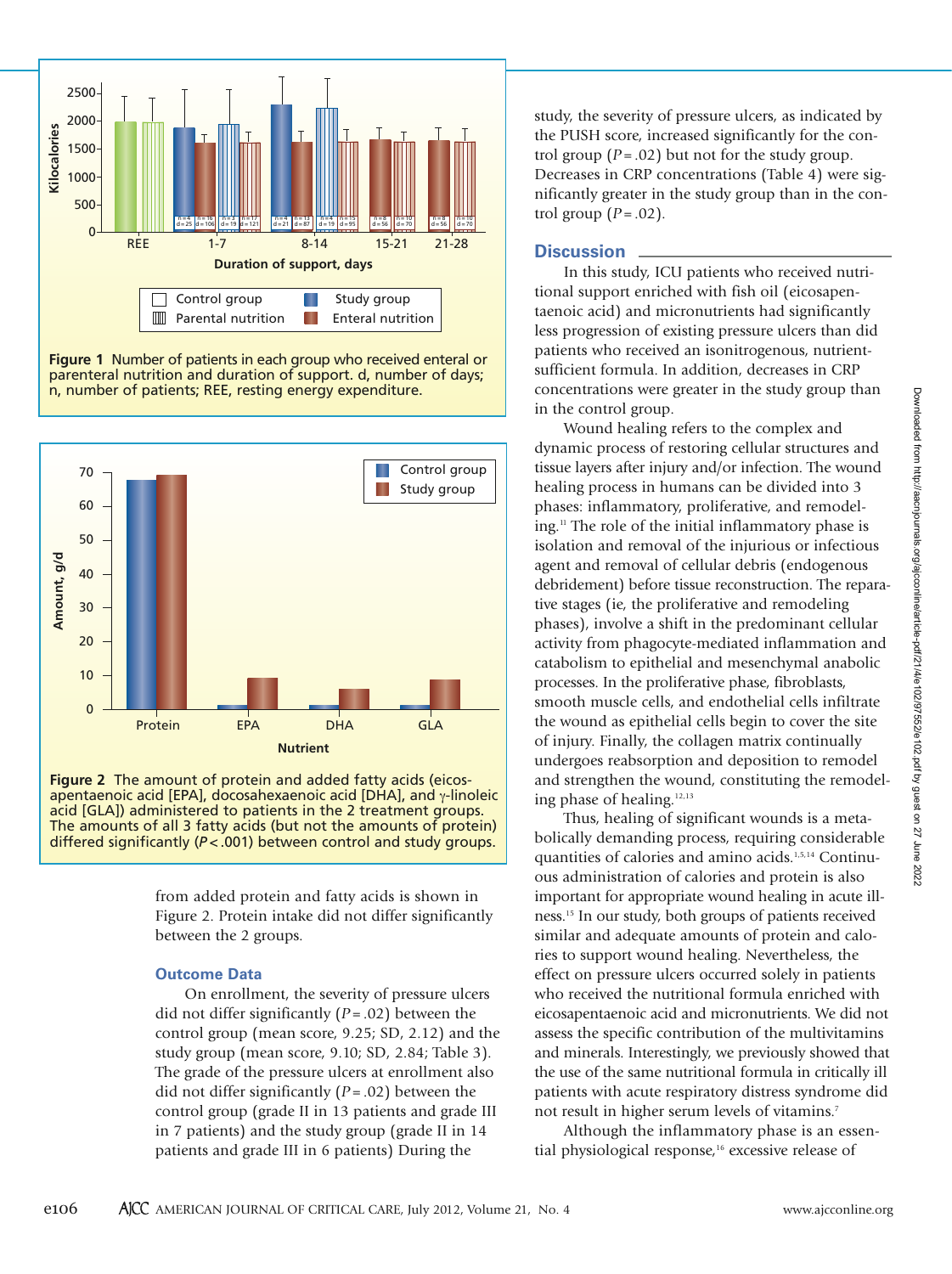proinflammatory molecules may exacerbate tissue injury. Indeed, the depiction of inflammation as a double-edged sword, as in response to infection,<sup>17</sup> is also applicable to wound healing.<sup>18</sup> Several lines of evidence support the notion that self-resolving inflammation is a normal and necessary prerequisite to fibroblast activation and net matrix synthesis, whereas an inflammatory response that is excessive in magnitude and duration hampers the transition from the inflammatory phase to the reparative phases of tissue repair.12,18 Impaired healing of chronic venous ulcers,<sup>19</sup> wounds associated with diabetes,<sup>20</sup> and trauma-induced wounds<sup>21</sup> may be attributed in part to an injurious inflammatory response.

In our study, the interventional nutritional formula prevented progression of pressure ulcers and was associated with reduced concentrations of the acute-phase reactant CRP. Previous studies<sup>22</sup> have shown that supplementation with ω-3 acids results in decreases in CRP levels. Thus, supplemented parenteral nutrition resulted in a decrease in CRP levels in severe acute pancreatitis and was associated with a decrease in the hyperinflammatory response and attenuation of systemic disease sequelae.<sup>22</sup> In addition, fish-oil supplementation lowered CRP levels in patients with end-stage renal disease.<sup>23</sup> Although our findings do not firmly establish a causative association, the temporal sequence of these effects suggests that  $\omega$ -3 PUFAs may have attenuated the inflammatory response in a manner that minimizes tissue injury while avoiding suppression of those components of inflammation necessary for subsequent wound healing. Dampening the magnitude of the inflammatory response might facilitate resolution of inflammation and transition to wound healing. Indeed, novel lipid mediators derived from ω-3 PUFAs, the resolvins and protectins, promote the resolution of inflammation. These mediators are synthesized during the later stages of inflammation (ie, after the classic eicosanoids), at which time they enhance macrophage engulfment of apoptotic neutrophils and the efflux of macrophages to local lymph nodes.<sup>24,25</sup> Recently, resolvins were shown to enhance resolution of inflammation and microbial clearance in experimental critical illness.<sup>26</sup> Thus, ω-3 PUFAs have pleiotropic properties during inflammation through production of weaker eicosanoids (eg, leukotriene  $B_5$  vs leukotriene  $B_4$ ), inhibition of nuclear factor κB, and direct promotion of resolution.<sup>27</sup> Determining whether resolvins and protectins directly induce the wound-healing macrophage phenotype would be of interest.

In addition to its content of long-chain ω-3 PUFAs, our study formula contained higher concentrations

**Table 3** 

**Subscores and scores on Pressure Ulcer Scale for Healing**

|                             |                | Score, mean (SD)     |                    |     |
|-----------------------------|----------------|----------------------|--------------------|-----|
| <b>Variable</b>             | Day            | <b>Control group</b> | <b>Study group</b> | P   |
| Length x width <sup>a</sup> | 0              | 5.63(1.76)           | 6.30(2.00)         | .07 |
|                             | $\overline{7}$ | 6.00(1.85)           | 6.30(2.62)         |     |
|                             | 14             | 6.63(1.99)           | 6.10(2.42)         |     |
|                             | 28             | 6.75(2.25)           | 6.00(2.79)         |     |
| Exudate amount <sup>b</sup> | $\mathbf{0}$   | 1.25(0.46)           | 1.40(0.96)         | .02 |
|                             | $\overline{7}$ | 1.38(0.74)           | 1.20(0.78)         |     |
|                             | 14             | 1.50(0.75)           | 1.20(0.78)         |     |
|                             | 28             | 1.63(0.74)           | 1.20(0.79)         |     |
| Tissue type <sup>c</sup>    | $\mathbf{0}$   | 2.38(0.74)           | 2.60(0.96)         | .65 |
|                             | $\overline{7}$ | 2.38(0.74)           | 2.50(0.70)         |     |
|                             | 14             | 2.25(0.70)           | 2.30(0.82)         |     |
|                             | 28             | 2.38(0.74)           | 2.30(0.82)         |     |
| Total score <sup>d</sup>    | $\mathbf{0}$   | 9.25(2.12)           | 9.10(2.84)         | .02 |
|                             | $\overline{7}$ | 9.44(2.60)           | 8.79 (3.39)        |     |
|                             | 14             | 9.67(2.50)           | 9.19(4.10)         |     |
|                             | 28             | 10.75 (3.41)         | 9.40(3.72)         |     |

<sup>a</sup> Length x width is defined by 0 points if 0 cm<sup>2</sup>,1 point if <0.3 cm<sup>2</sup>, 2 points if 0.3-0.6 cm<sup>2</sup>, 3 points if 0.7-1.0 cm<sup>2</sup>, 4 points if 1.1-2 cm<sup>2</sup>, 5 points if 2.1-3 cm<sup>2</sup>, 6 points if 3.1-4 cm<sup>2</sup>, 7 points if 4.1-8 cm<sup>2</sup>, 8 points if 8.1-12 cm<sup>2</sup>, 9 points if 12.1-24 cm<sup>2</sup>, 10 points if  $>24$  cm<sup>2</sup>.

b Exudate amount is defined as follows: 0 if none, 1 if light, 2 if moderate, and 3 if heavy.

c Tissue type is defined as 0 points if closed,1 point if epithelial tissue is present, 2 points if granulation tissue is present, 3 if slough is present, and 4 if necrotic tissue is present.

<sup>d</sup>*P*< .05, study vs control group as calculated by using repeated-measures analysis of variance.

#### **Table 4**

#### **Concentrations of C-reactive protein during the 14-day study period**

|          |               | C-reactive protein, mg/L |  |  |
|----------|---------------|--------------------------|--|--|
| Day      | Control group | <b>Study group</b>       |  |  |
| $\bf{0}$ | 145 (90)      | 191 (104.4)              |  |  |
|          | 149 (81)      | $105^a$ (85.6)           |  |  |
| 14       | 139 (62)      | $111.7b$ (97.8)          |  |  |

<sup>a</sup> Length x width is defined by 0 points if 0 cm<sup>2</sup>,1 point if <0.3 cm<sup>2</sup>, 2 points if 0.3-0.6 cm<sup>2</sup>, 3 points if 0.7-1.0 cm<sup>2</sup>, 4 points if 1.1-2 cm<sup>2</sup>, 5 points if 2.1-3 cm<sup>2</sup>, 6 points if 3.1-4 cm<sup>2</sup>, 7 points if 4.1-8 cm<sup>2</sup>, 8 points if 8.1-12 cm<sup>2</sup>, 9 points if 12.1-24 cm<sup>2</sup>, 10 points if  $>24$  cm<sup>2</sup>.

b Exudate amount is defined as follows: 0 if none, 1 if light, 2 if moderate, and 3 if heavy.

<sup>c</sup> Tissue type is defined as 0 points if closed, 1 point if epithelial tissue is present, 2 points if granulation tissue is present, 3 if slough is present, and 4 if necrotic tissue is present.

<sup>d</sup>*P*= .02, study vs control group as calculated by using repeated-measures analysis of variance.

of certain micronutrients, some of which are operative in wound healing, than did the control formula. However, on the basis of the micronutrient dose necessary to improve wound healing in supplementation trials, $\bar{z}$  most likely the quantitive difference in micronutrients was insufficient to facilitate tissue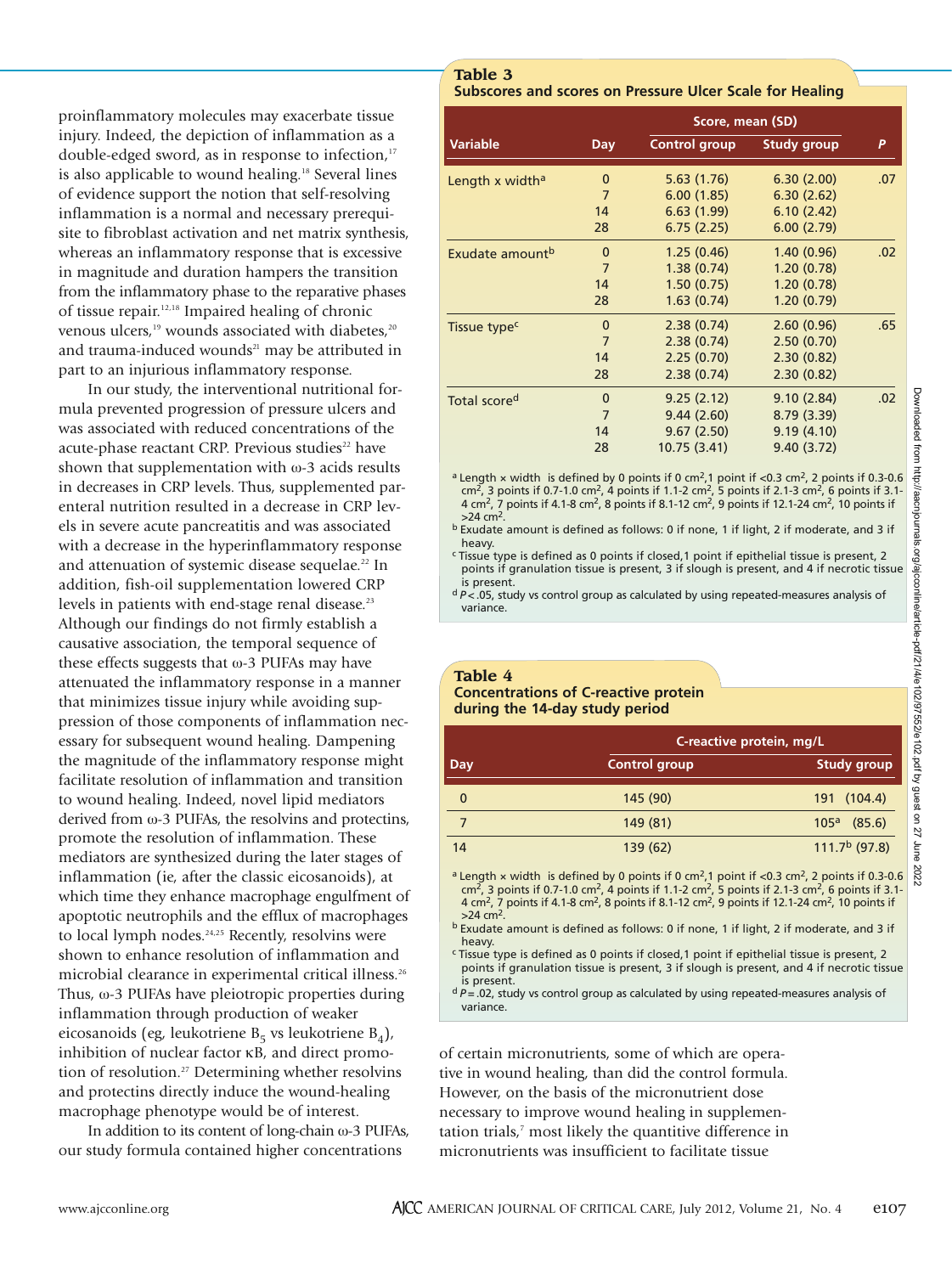repair independently of fish oil. However, a synergistic cytoprotective and anti-inflammatory effect is possible, and antioxidant nutrients are vital to prevent PUFA peroxidation. The relative roles of ω-3 PUFAs and individual micronutrients in promoting healing of pressure ulcers therefore requires further research.

Of note, the cost of the study formula (enteral and parenteral components) was significantly higher for the study group (\$99.60/d) than for the control group (\$44.20/d). However, pressure ulcers are a

In wound healing excessive release of proinflammatory molecules may exacerbate tissue injury. major burden on health care systems.28 Thus, the costs of treatment of pressure ulcers in the United States are on the order of \$500 to \$40 000 per ulcer, depending on the stage of the ulcer.<sup>28</sup> In the United Kingdom, the total cost for a patient with a full-thickness ulcer has been estimated at £30 000 (€36 376).<sup>28</sup> Finally, an Aus-

tralian study<sup>28</sup> indicated that in 2001 to 2002, costs for bed days lost were a median of AU \$285 million in Australian public hospitals. We did not perform a cost analysis in our study. However, these figures for other countries suggest that an intervention, such as ours, that decreases the incidence of pressure ulcers may have an important economic impact and negate the added costs of the intervention.

Although our clinical and laboratory end points were significant, our study has several limitations. All assessments of pressure ulcers were completed by a single investigator, a situation that might have introduced an element of bias. Treatment allocation was known by the participants and some of the care providers, and the study included a relatively small number of patients. For example, the investigator who assessed ulcer severity knew the allocation because he is an active member of the ICU staff.

Dampening the inflammatory response might facilitate transition to wound healing. Our patients, in both groups, received 80% of their measured energy requirements via the enteral route. This route was used largely because of technical reasons and has been described by others.27 On the other hand, the target was achieved for patients receiving parenteral nutrition. Finally, we did not firmly establish

a causative association between the anti-inflammatory effect of the formula and the subsequent improvement in pressure ulcer status. Larger clinical trials are necessary to establish whether the presence of grade II pressure ulcers may benefit from enriched nutrition in the ICU.

### **Conclusion**

In conclusion, our results suggest that the addition of fish oil to the nutritional regimen of critically ill patients in the ICU may slow the progression of pressure ulcers, as indicated by the PUSH score. The slowing in progression was associated with a decrease in the levels of CRP, suggesting the effect was mediated by anti-inflammatory mechanisms. Studies that include assessment of tissue physiology are warranted to determine the mechanisms by which fish oil and micronutrients may facilitate wound healing.

#### ACKNOWLEDGMENTS

This research is registered under ClinicalTrials.gov Identifier No. 00487097.

FINANCIAL DISCLOSURES None reported.

#### **eLetters**

Now that you've read the article, create or contribute to an online discussion on this topic. Visit **www.ajcconline.org** and click "Submit a response" in either the full-text or PDF view of the article.

#### REFERENCES

- 1. European Pressure Ulcer Advisory Panel and National Pressure Ulcer Advisory Panel. *Treatment of Pressure Ulcers: Quick Reference Guide.* Washington, DC: National Pressure Ulcer Advisory Panel; 2009.
- 2. Grey JE, Harding KG, Enoch S. Pressure ulcers. *BMJ.* 2006; 332(7539):472-475.
- 3. Gorecki C, Brown JM, Nelson EA, et al; European Quality of Life Pressure Ulcer Project group. Impact of pressure ulcers on quality of life in older patients: a systematic review. *J Am Geriatr Soc.* 2009; 57(7):1175-1183.
- 4. Keller BP, Wille J, van Ramshorst B, van der Werken C. Pressure ulcers in intensive care patients: a review of risks and prevention. *Intensive Care Med.* 2002;28(10):1379-1388.
- 5. Arnold M, Barbul A. Nutrition and wound healing. *Plast Reconstr Surg.* 2006;117(7 suppl):42S-58S.
- 6. Singer P, Theilla M, Fisher H, Gibstein L, Grozovski E, Cohen J. Benefit of an enteral diet enriched with eicosapentaenoic acid and gamma-linolenic acid in ventilated patients with acute lung injury [published correction appears in *Crit Care Med.* 2006;34(6):1861]. *Crit Care Med.* 2006;34(4):1033-1038.
- 7. Theilla M, Singer P, Cohen J, Dekeyser F. A diet enriched in eicosapentanoic acid, gamma-linolenic acid and antioxidants in the prevention of new pressure ulcer formation in critically ill patients with acute lung injury: a randomized, prospective, controlled study. *Clin Nutr.* 2007;26(6):752-757.
- 8. Iapichino G, Marzorati S, Umbrello M, et al. Daily monitoring of biomarkers of sepsis in complicated long-term ICUpatients: can it support treatment decisions? *Minerva Anestesiol.* 2010;76(10):814-823.
- 9. Thomas DR, Rodeheaver GT, Bartolucci AA, et al. Pressure Ulcer Scale for Healing: derivation and validation of the PUSH tool. *Adv Wound Care.* 1997;10(5):96-101.
- 10. Makhsous M, Lin F, Knaus E, et al. Promote pressure ulcer healing in individuals with spinal cord injury using an individualized cyclic pressure-relief protocol. *Adv Skin Wound Care.* 2009;22(11):514-521.
- 11. Teller P, White TK. The physiology of wound healing: injury through maturation. *Surg Clin North Am.* 2009;89(3):599-610.
- 12. Eming SA, Hammerschmidt M, Krieg T, Roers A. Interrelation of immunity and tissue repair or regeneration. *Semin Cell Dev Biol.* 2009;20(5):517-527.
- 13. Heidegger CP, Darmon P, Pichard C. Enteral vs parenteral nutrition for the critically ill patient: a combined support should be preferred. *Curr Opin Crit Care.* 2008;14(4):408-414.